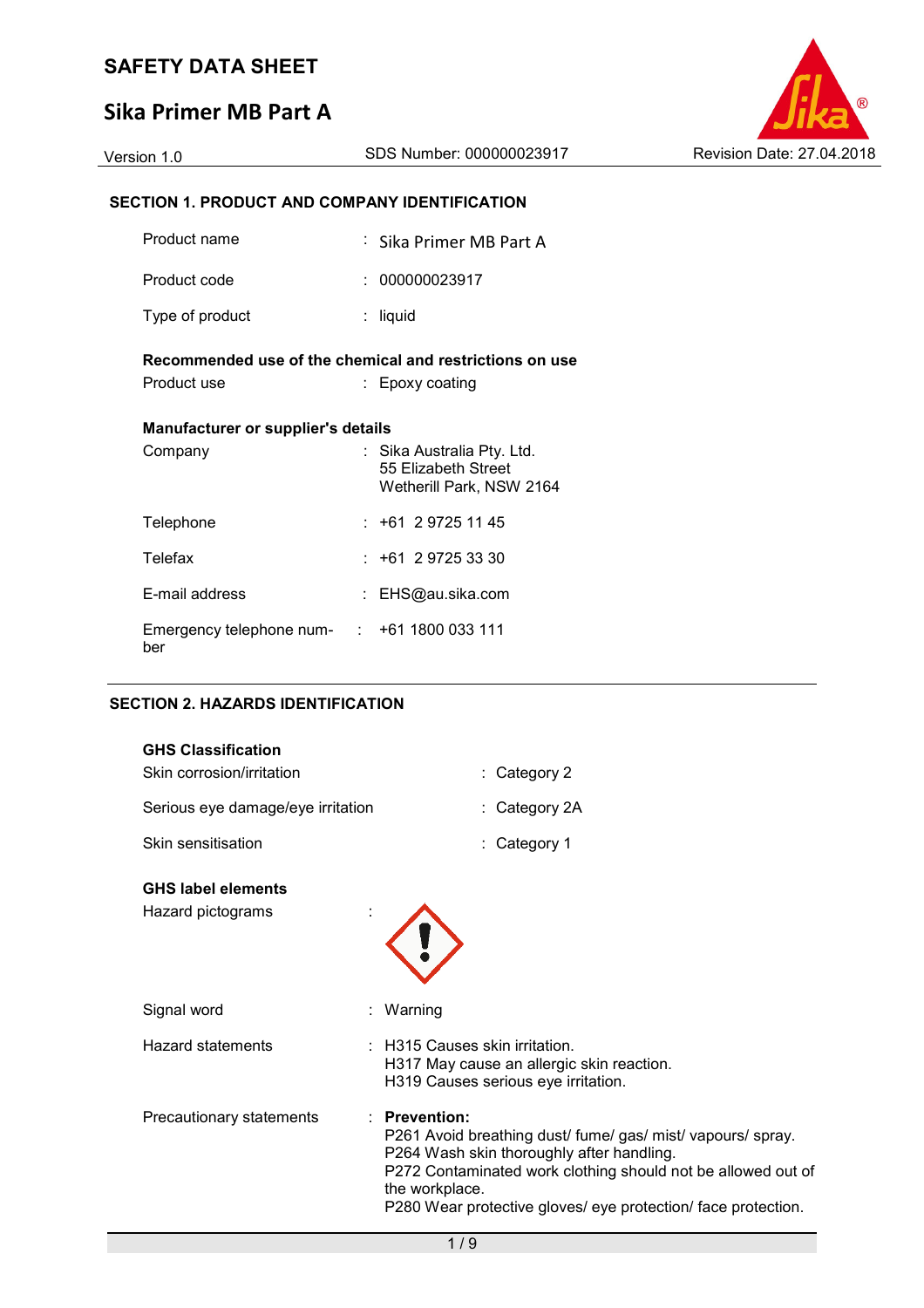# **Sika Primer MB Part A**



#### **Response:**

P302 + P352 IF ON SKIN: Wash with plenty of soap and water. P305 + P351 + P338 IF IN EYES: Rinse cautiously with water for several minutes. Remove contact lenses, if present and easy to do. Continue rinsing. P333 + P313 If skin irritation or rash occurs: Get medical advice/ attention. P337 + P313 If eye irritation persists: Get medical advice/ attention. P362 Take off contaminated clothing and wash before reuse. **Disposal:**  P501 Dispose of contents/ container to an approved waste disposal plant.

#### **Other hazards which do not result in classification**

None known.

#### **SECTION 3. COMPOSITION/INFORMATION ON INGREDIENTS**

Substance / Mixture : Mixture

### **Hazardous components**

| Chemical name                                                                                                     | CAS-No.    | Concentration (%) |
|-------------------------------------------------------------------------------------------------------------------|------------|-------------------|
| reaction product: bisphenol-A-(epichlorhydrin)<br>and epoxy resin (number average molecular<br>weight $\leq$ 700) | 25068-38-6 | $>= 60 - \le 100$ |
| reaction product: bisphenol F-(epichlorhydrin)<br>epoxy resin (number average molecular weight<br>$= 700$         | 9003-36-5  | $>= 1 - 10$       |
| oxirane, mono[(C12-14-alkyloxy)methyl]derivs                                                                      | 68609-97-2 | $>= 1 - 10$       |

#### **SECTION 4. FIRST AID MEASURES**

| General advice          | : Move out of dangerous area.<br>Consult a physician.<br>Show this safety data sheet to the doctor in attendance.                                                                                 |
|-------------------------|---------------------------------------------------------------------------------------------------------------------------------------------------------------------------------------------------|
| If inhaled              | $\therefore$ Move to fresh air.<br>Consult a physician after significant exposure.                                                                                                                |
| In case of skin contact | $\therefore$ Take off contaminated clothing and shoes immediately.<br>Wash off with soap and plenty of water.<br>If symptoms persist, call a physician.                                           |
| In case of eye contact  | : Immediately flush eye(s) with plenty of water.<br>Remove contact lenses.<br>Keep eye wide open while rinsing.<br>If eye irritation persists, consult a specialist.                              |
| If swallowed            | : Clean mouth with water and drink afterwards plenty of water.<br>Do not give milk or alcoholic beverages.<br>Never give anything by mouth to an unconscious person.<br>Obtain medical attention. |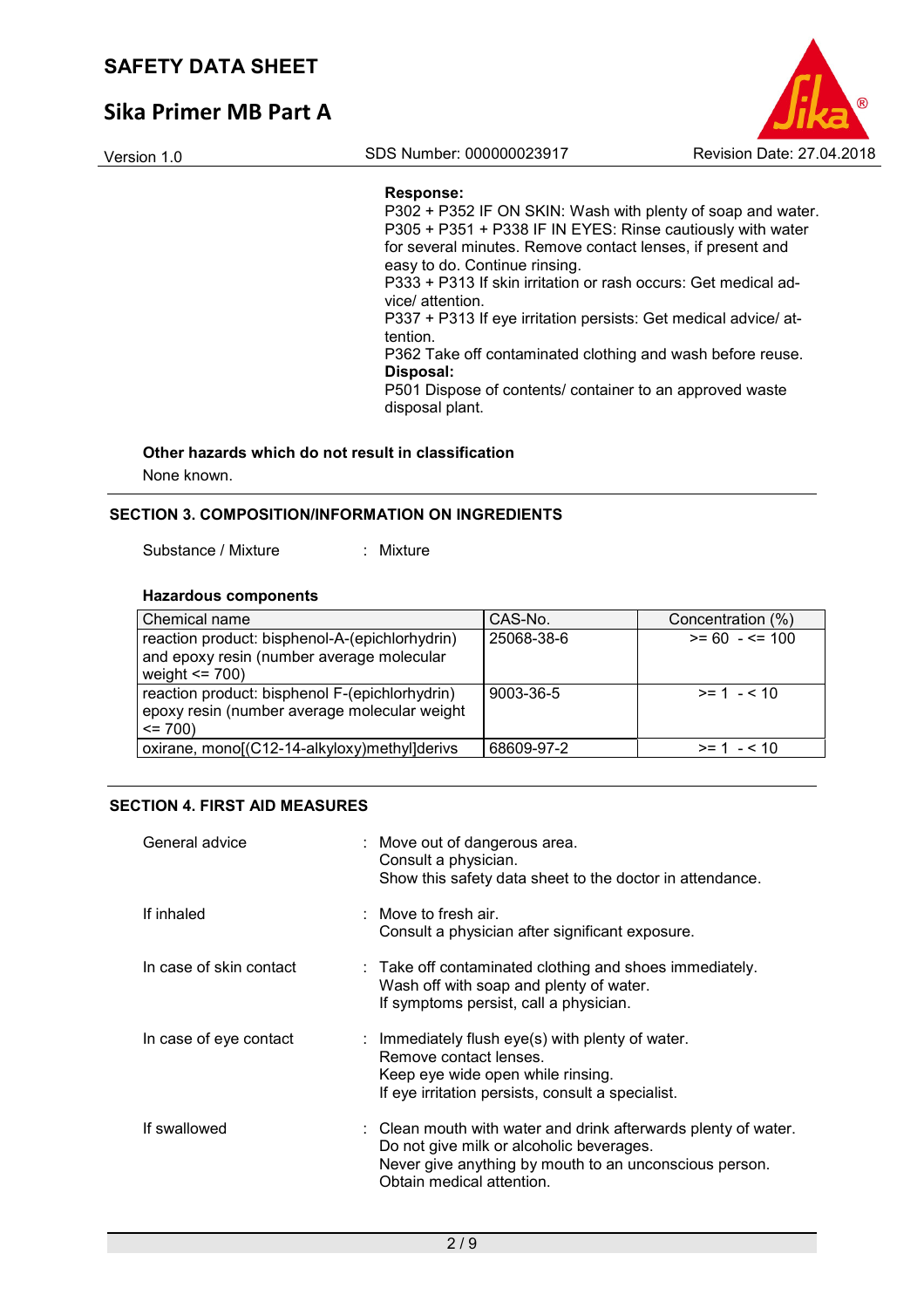# **Sika Primer MB Part A**

| Version 1.0                                                       | SDS Number: 000000023917                                                                                                                                                                                                                                                                                 | Revision Date: 27.04.2018 |
|-------------------------------------------------------------------|----------------------------------------------------------------------------------------------------------------------------------------------------------------------------------------------------------------------------------------------------------------------------------------------------------|---------------------------|
| Most important symptoms<br>and effects, both acute and<br>delayed | $:$ irritant effects<br>sensitising effects<br>Allergic reactions<br><b>Excessive lachrymation</b><br>Dermatitis<br>See Section 11 for more detailed information on health effects<br>and symptoms.<br>Causes skin irritation.<br>May cause an allergic skin reaction.<br>Causes serious eye irritation. |                           |
| Notes to physician                                                | : Treat symptomatically.                                                                                                                                                                                                                                                                                 |                           |

®

#### **SECTION 5. FIREFIGHTING MEASURES**

| Suitable extinguishing media                     | : Use extinguishing measures that are appropriate to local cir-<br>cumstances and the surrounding environment.                                                                                                                  |  |
|--------------------------------------------------|---------------------------------------------------------------------------------------------------------------------------------------------------------------------------------------------------------------------------------|--|
| Specific hazards during fire-<br>fighting        | : Do not allow run-off from fire fighting to enter drains or water<br>courses.                                                                                                                                                  |  |
| Hazardous combustion prod-<br>ucts               | : No hazardous combustion products are known                                                                                                                                                                                    |  |
| Specific extinguishing meth-<br>ods              | : Collect contaminated fire extinguishing water separately. This<br>must not be discharged into drains.<br>Fire residues and contaminated fire extinguishing water must<br>be disposed of in accordance with local regulations. |  |
| Special protective equipment<br>for firefighters | : In the event of fire, wear self-contained breathing apparatus.                                                                                                                                                                |  |

#### **SECTION 6. ACCIDENTAL RELEASE MEASURES**

| Personal precautions, protec-<br>tive equipment and emer-<br>gency procedures | : Use personal protective equipment.<br>Deny access to unprotected persons.                                                                                      |
|-------------------------------------------------------------------------------|------------------------------------------------------------------------------------------------------------------------------------------------------------------|
| Environmental precautions                                                     | : Do not flush into surface water or sanitary sewer system.<br>If the product contaminates rivers and lakes or drains inform<br>respective authorities.          |
| Methods and materials for<br>containment and cleaning up                      | : Soak up with inert absorbent material (e.g. sand, silica gel,<br>acid binder, universal binder, sawdust).<br>Keep in suitable, closed containers for disposal. |

#### **SECTION 7. HANDLING AND STORAGE**

| Advice on protection against<br>fire and explosion | : Normal measures for preventive fire protection.                                                      |
|----------------------------------------------------|--------------------------------------------------------------------------------------------------------|
| Advice on safe handling                            | : Do not breathe vapours or spray mist.<br>Avoid exceeding the given occupational exposure limits (see |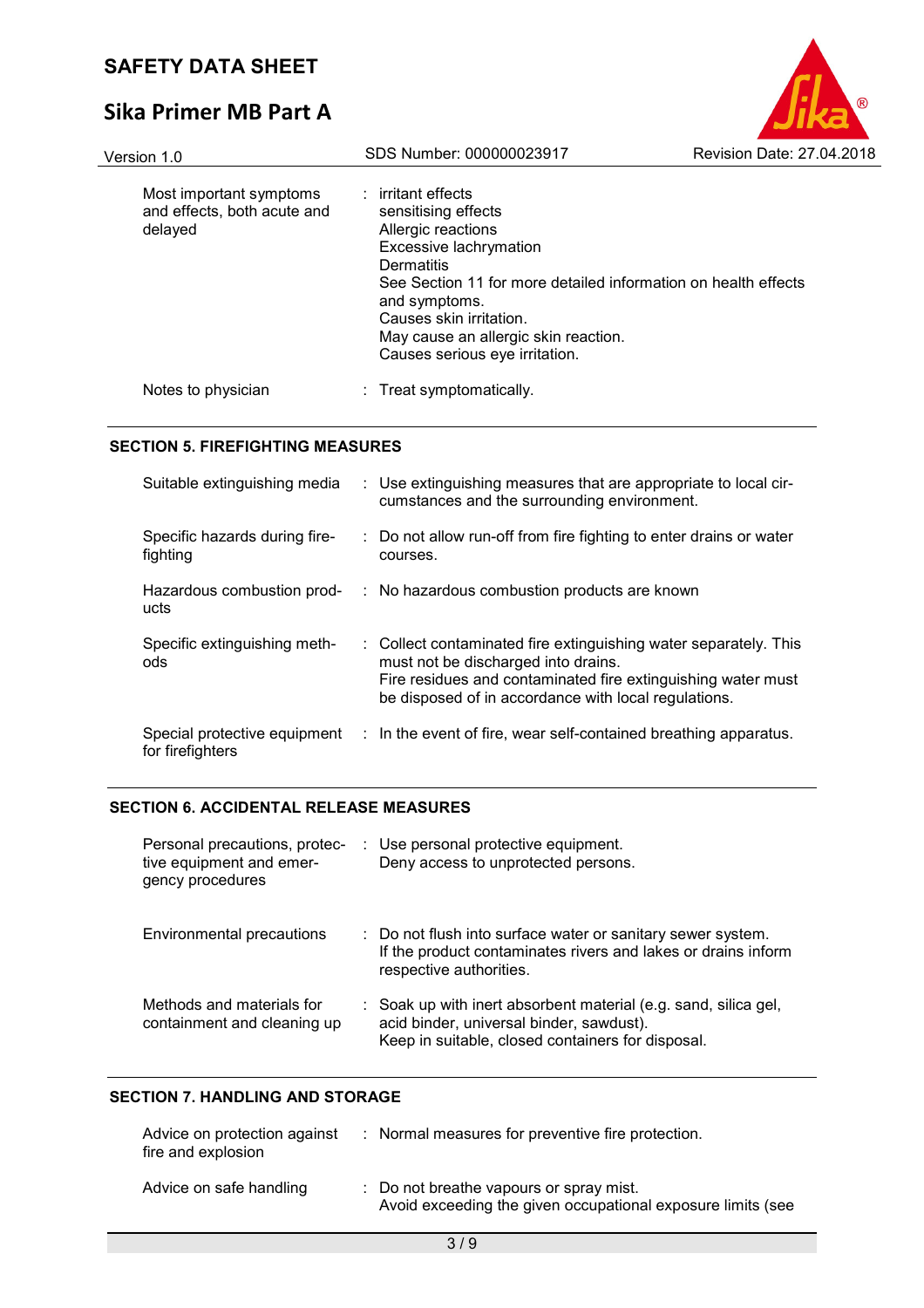# **Sika Primer MB Part A**

| Version 1.0                 | SDS Number: 000000023917                                                                                                                                                                                                                                                                                                                                                                                                                                                      | Revision Date: 27.04.2018 |
|-----------------------------|-------------------------------------------------------------------------------------------------------------------------------------------------------------------------------------------------------------------------------------------------------------------------------------------------------------------------------------------------------------------------------------------------------------------------------------------------------------------------------|---------------------------|
|                             | section 8).<br>Do not get in eyes, on skin, or on clothing.<br>For personal protection see section 8.<br>Persons with a history of skin sensitisation problems or asth-<br>ma, allergies, chronic or recurrent respiratory disease should<br>not be employed in any process in which this mixture is being<br>used.<br>Smoking, eating and drinking should be prohibited in the ap-<br>plication area.<br>Follow standard hygiene measures when handling chemical<br>products |                           |
| Hygiene measures            | : Handle in accordance with good industrial hygiene and safety<br>practice.<br>When using do not eat or drink.<br>When using do not smoke.<br>Wash hands before breaks and at the end of workday.                                                                                                                                                                                                                                                                             |                           |
| Conditions for safe storage | Keep container tightly closed in a dry and well-ventilated<br>place.<br>Containers which are opened must be carefully resealed and<br>kept upright to prevent leakage.<br>Store in accordance with local regulations.                                                                                                                                                                                                                                                         |                           |

B

#### **SECTION 8. EXPOSURE CONTROLS/PERSONAL PROTECTION**

#### **Components with workplace control parameters**

Contains no substances with occupational exposure limit values.

| Personal protective equipment |                                                                                                                                                                                                                                                                                                                                                                                                                                                                                     |
|-------------------------------|-------------------------------------------------------------------------------------------------------------------------------------------------------------------------------------------------------------------------------------------------------------------------------------------------------------------------------------------------------------------------------------------------------------------------------------------------------------------------------------|
| Respiratory protection        | : Use respiratory protection unless adequate local exhaust<br>ventilation is provided or exposure assessment demonstrates<br>that exposures are within recommended exposure guidelines.<br>The filter class for the respirator must be suitable for the max-<br>imum expected contaminant concentration<br>(gas/vapour/aerosol/particulates) that may arise when han-<br>dling the product. If this concentration is exceeded, self-<br>contained breathing apparatus must be used. |
| Hand protection               | : Chemical-resistant, impervious gloves complying with an ap-<br>proved standard should be worn at all times when handling<br>chemical products if a risk assessment indicates this is nec-<br>essary.                                                                                                                                                                                                                                                                              |
| Eye protection                | : Safety eyewear complying with an approved standard should<br>be used when a risk assessment indicates this is necessary.                                                                                                                                                                                                                                                                                                                                                          |
| Skin and body protection      | : Choose body protection in relation to its type, to the concen-<br>tration and amount of dangerous substances, and to the spe-<br>cific work-place.                                                                                                                                                                                                                                                                                                                                |

#### **SECTION 9. PHYSICAL AND CHEMICAL PROPERTIES**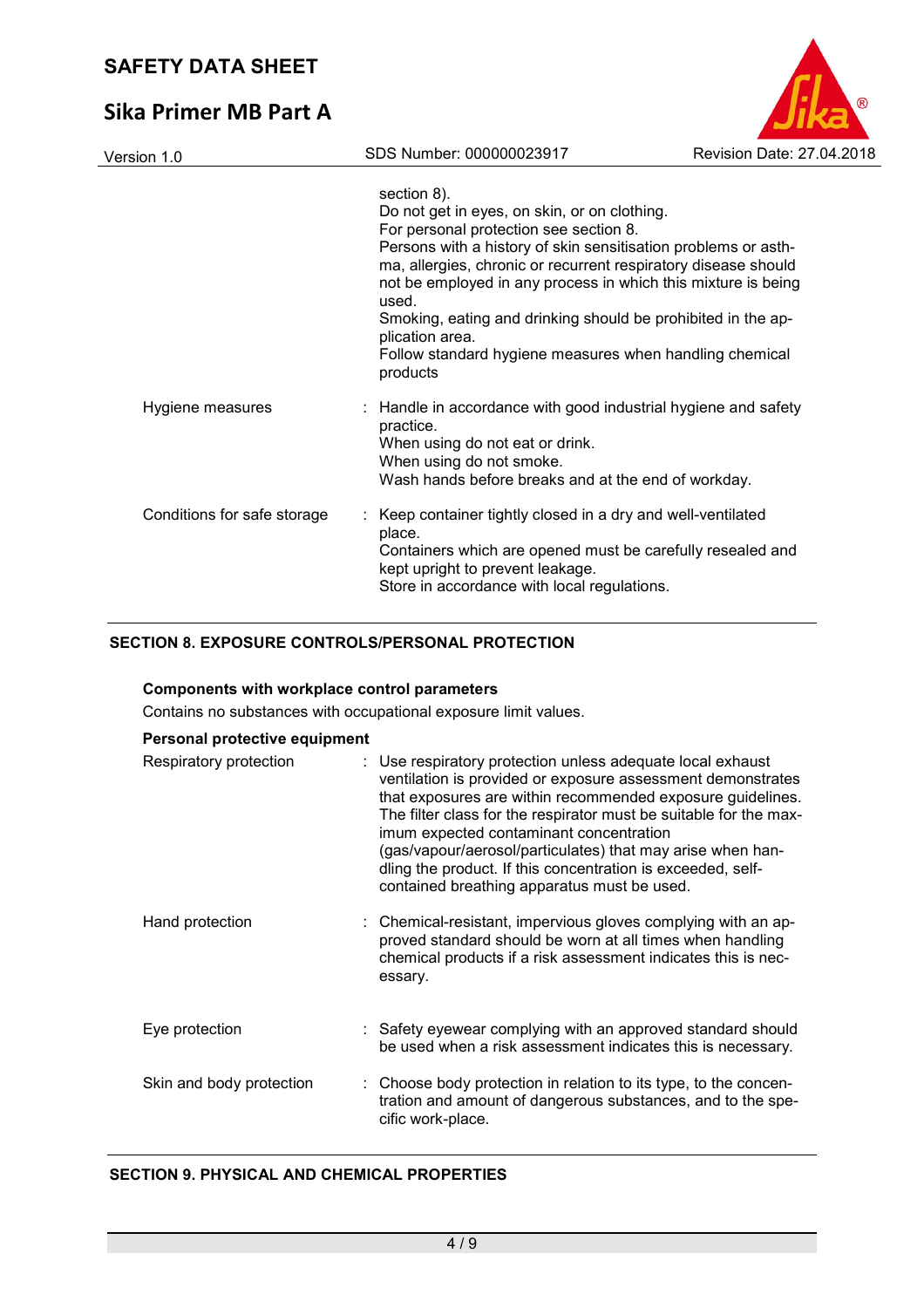# **Sika Primer MB Part A**

| Version 1.0 |  |
|-------------|--|



| Appearance                                 |    | liquid                                          |
|--------------------------------------------|----|-------------------------------------------------|
| Colour                                     |    | various                                         |
| Odour                                      |    | very faint                                      |
| <b>Odour Threshold</b>                     | ÷  | No data available                               |
| рH                                         |    | No data available                               |
| Melting point/range / Freezing<br>point    |    | : No data available                             |
| Boiling point/boiling range                | t. | No data available                               |
| Flash point                                | ÷  | $> 101 °C$ ( $> 214 °F$ )<br>Method: closed cup |
| Evaporation rate                           | t. | No data available                               |
| Flammability                               |    | No data available                               |
|                                            |    |                                                 |
| Upper explosion limit                      |    | No data available                               |
| Lower explosion limit                      |    | No data available                               |
| Vapour pressure                            | ÷  | 0.01 hPa (0.01 mmHg)                            |
| Relative vapour density                    |    | No data available                               |
| Density                                    | t. | ca. 1.1 g/cm3 (20 °C (68 °F) ())                |
|                                            |    |                                                 |
| Solubility(ies)<br>Water solubility        |    | insoluble                                       |
| Partition coefficient: n-<br>octanol/water |    | No data available                               |
| Auto-ignition temperature                  | ÷  | Not applicable                                  |
| Decomposition temperature                  |    | : No data available                             |
| Viscosity<br>Viscosity, dynamic            | t. | ca. 1,600 mPa.s (20 °C)                         |
| Viscosity, kinematic                       |    | $>$ 20.5 mm2/s (40 °C)                          |
| <b>Explosive properties</b>                |    | No data available                               |
| Molecular weight                           |    | No data available                               |
| VOC-EU (solvent)                           | ÷  | $0.16$ g/l                                      |

#### **SECTION 10. STABILITY AND REACTIVITY**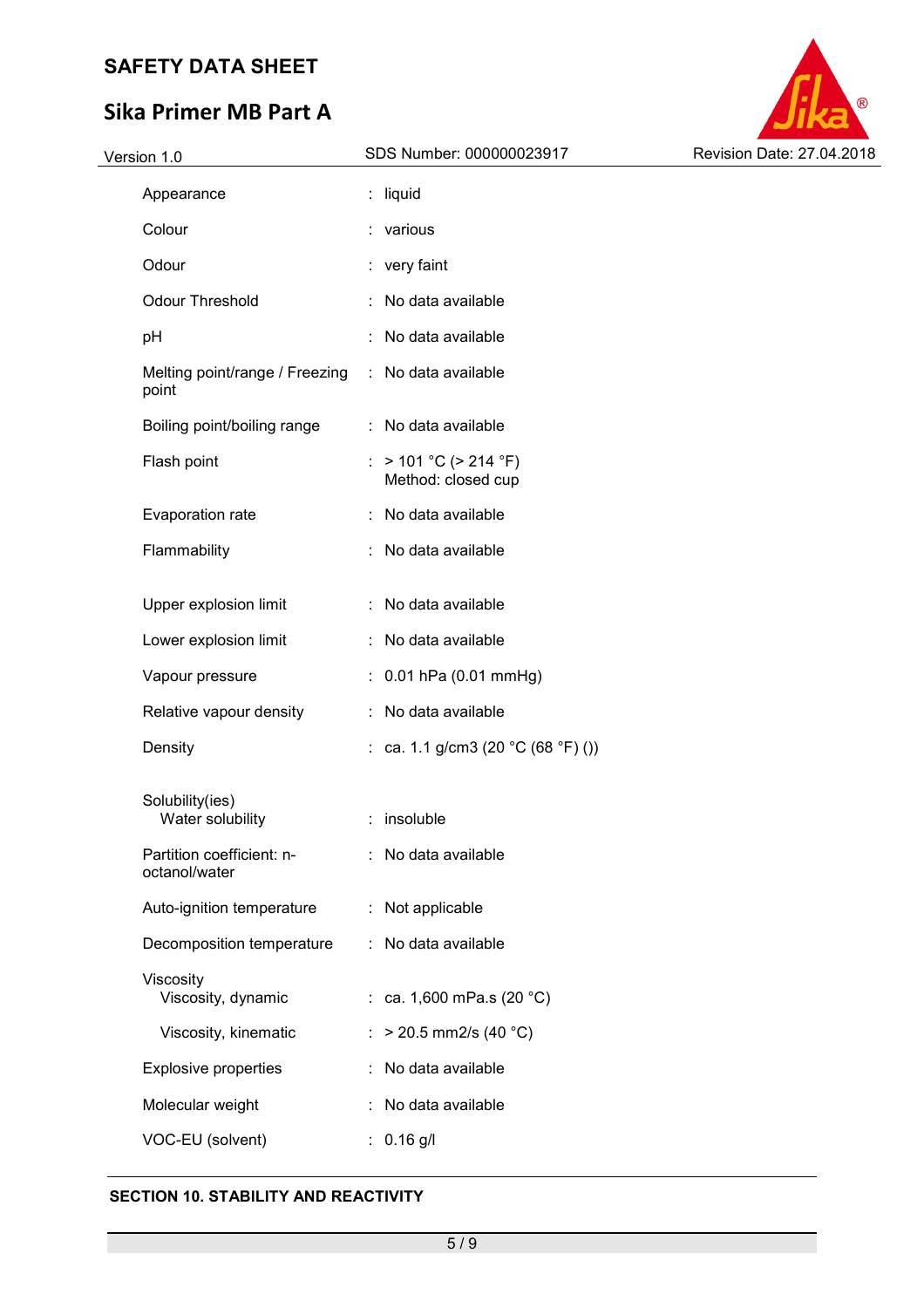# **Sika Primer MB Part A**

| Version 1.0                                         | SDS Number: 000000023917                                      | Revision Date: 27.04.2018 |
|-----------------------------------------------------|---------------------------------------------------------------|---------------------------|
| Reactivity                                          | : No dangerous reaction known under conditions of normal use. |                           |
| Chemical stability                                  | : The product is chemically stable.                           |                           |
| Possibility of hazardous reac-<br>tions             | : Stable under recommended storage conditions.                |                           |
| Conditions to avoid                                 | $\therefore$ No data available                                |                           |
| Incompatible materials                              | $\therefore$ No data available                                |                           |
| No decomposition if stored and applied as directed. |                                                               |                           |

#### **SECTION 11. TOXICOLOGICAL INFORMATION**

#### **Acute toxicity**

Not classified based on available information.

#### **Components:**

|                               | reaction product: bisphenol-A-(epichlorhydrin) and epoxy resin (number average molecu- |  |
|-------------------------------|----------------------------------------------------------------------------------------|--|
| $\lambda$ lar weight <= 700): |                                                                                        |  |
|                               |                                                                                        |  |

| Acute oral toxicity | : LD50 Oral (Rat): $>$ 5,000 mg/kg |
|---------------------|------------------------------------|
|---------------------|------------------------------------|

| Acute dermal toxicity | LD50 Dermal (Rabbit): > 20,000 mg/kg |
|-----------------------|--------------------------------------|
|-----------------------|--------------------------------------|

#### **Skin corrosion/irritation**

Causes skin irritation.

#### **Serious eye damage/eye irritation**

Causes serious eye irritation.

#### **Respiratory or skin sensitisation**

Skin sensitisation: May cause an allergic skin reaction. Respiratory sensitisation: Not classified based on available information.

#### **Chronic toxicity**

#### **Germ cell mutagenicity**

Not classified based on available information.

#### **Carcinogenicity**

Not classified based on available information.

#### **Reproductive toxicity**

Not classified based on available information.

#### **STOT - single exposure**

Not classified based on available information.

#### **STOT - repeated exposure**

Not classified based on available information.

#### **Aspiration toxicity**

Not classified based on available information.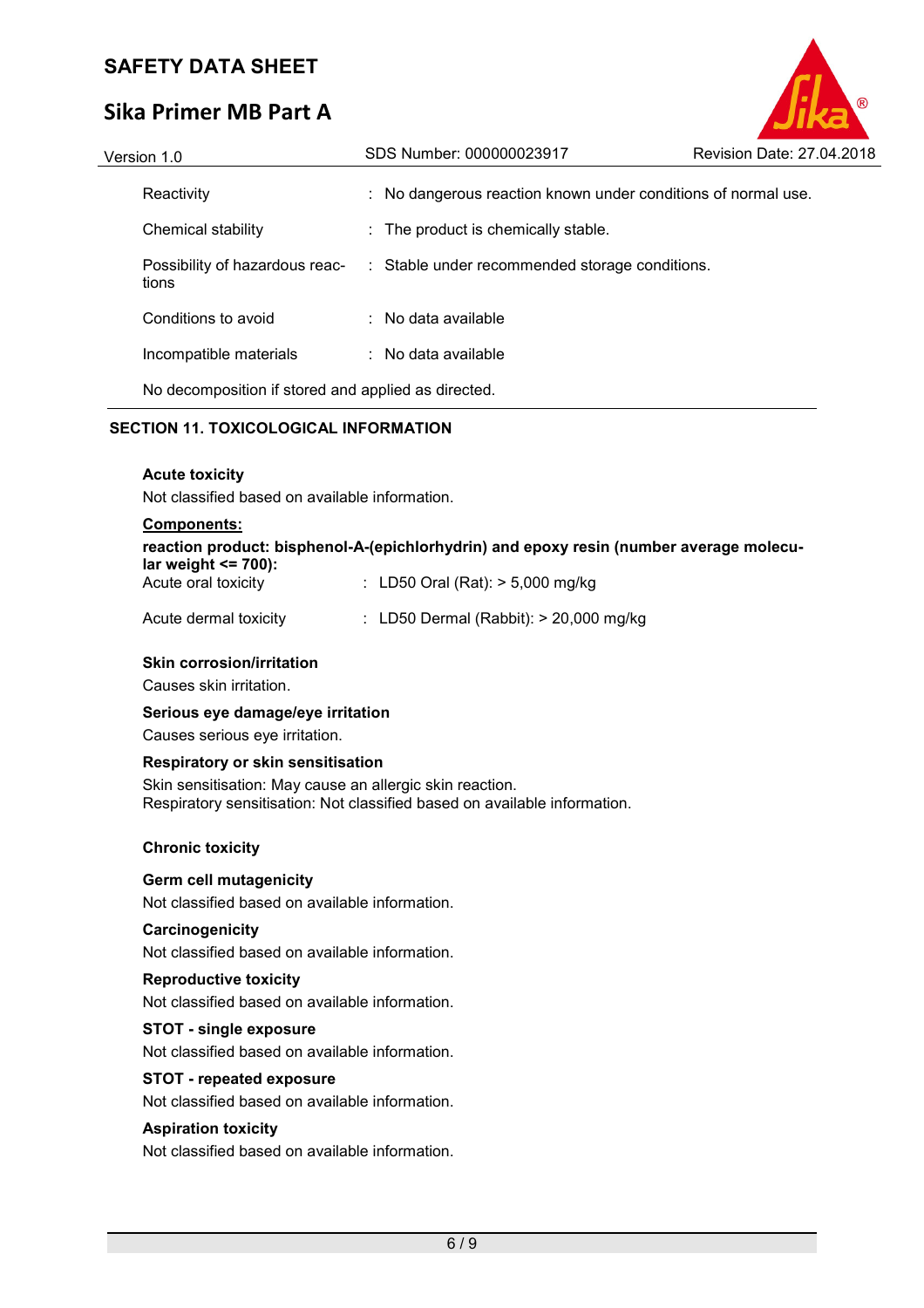## **Sika Primer MB Part A**



#### **SECTION 12. ECOLOGICAL INFORMATION**

| <b>Ecotoxicity</b>                                                                                                                      |                                                                                                                                                                     |  |
|-----------------------------------------------------------------------------------------------------------------------------------------|---------------------------------------------------------------------------------------------------------------------------------------------------------------------|--|
| <b>Components:</b><br>reaction product: bisphenol-A-(epichlorhydrin) and epoxy resin (number average molecu-<br>lar weight $\leq$ 700): |                                                                                                                                                                     |  |
| Toxicity to fish                                                                                                                        | : LC50 (Oncorhynchus mykiss (rainbow trout)): 2 mg/l<br>Exposure time: 96 h                                                                                         |  |
| aquatic invertebrates                                                                                                                   | Toxicity to daphnia and other : EC50 (Daphnia magna (Water flea)): 1.8 mg/l<br>Exposure time: 48 h                                                                  |  |
| <b>Persistence and degradability</b><br>No data available                                                                               |                                                                                                                                                                     |  |
| <b>Bioaccumulative potential</b><br>No data available                                                                                   |                                                                                                                                                                     |  |
| <b>Mobility in soil</b><br>No data available                                                                                            |                                                                                                                                                                     |  |
| Other adverse effects                                                                                                                   |                                                                                                                                                                     |  |
| <b>Product:</b><br>Additional ecological infor-<br>mation                                                                               | $\therefore$ An environmental hazard cannot be excluded in the event of<br>unprofessional handling or disposal.<br>Toxic to aquatic life with long lasting effects. |  |

#### **SECTION 13. DISPOSAL CONSIDERATIONS**

| <b>Disposal methods</b> |                                                                                                                                                                                                                            |
|-------------------------|----------------------------------------------------------------------------------------------------------------------------------------------------------------------------------------------------------------------------|
| Waste from residues     | : The product should not be allowed to enter drains, water<br>courses or the soil.<br>Do not contaminate ponds, waterways or ditches with chemi-<br>cal or used container.<br>Send to a licensed waste management company. |
| Contaminated packaging  | : Empty remaining contents.<br>Dispose of as unused product.<br>Do not re-use empty containers.                                                                                                                            |

#### **SECTION 14. TRANSPORT INFORMATION**

| <b>International Regulations</b><br><b>ADR</b><br>Transport in accordance with special provision 375 |                                                       |
|------------------------------------------------------------------------------------------------------|-------------------------------------------------------|
| <b>IATA-DGR</b>                                                                                      | $\therefore$ UN 3082                                  |
| UN/ID No.                                                                                            | : Environmentally hazardous substance, liquid, n.o.s. |
| Proper shipping name                                                                                 | (epoxy resin)                                         |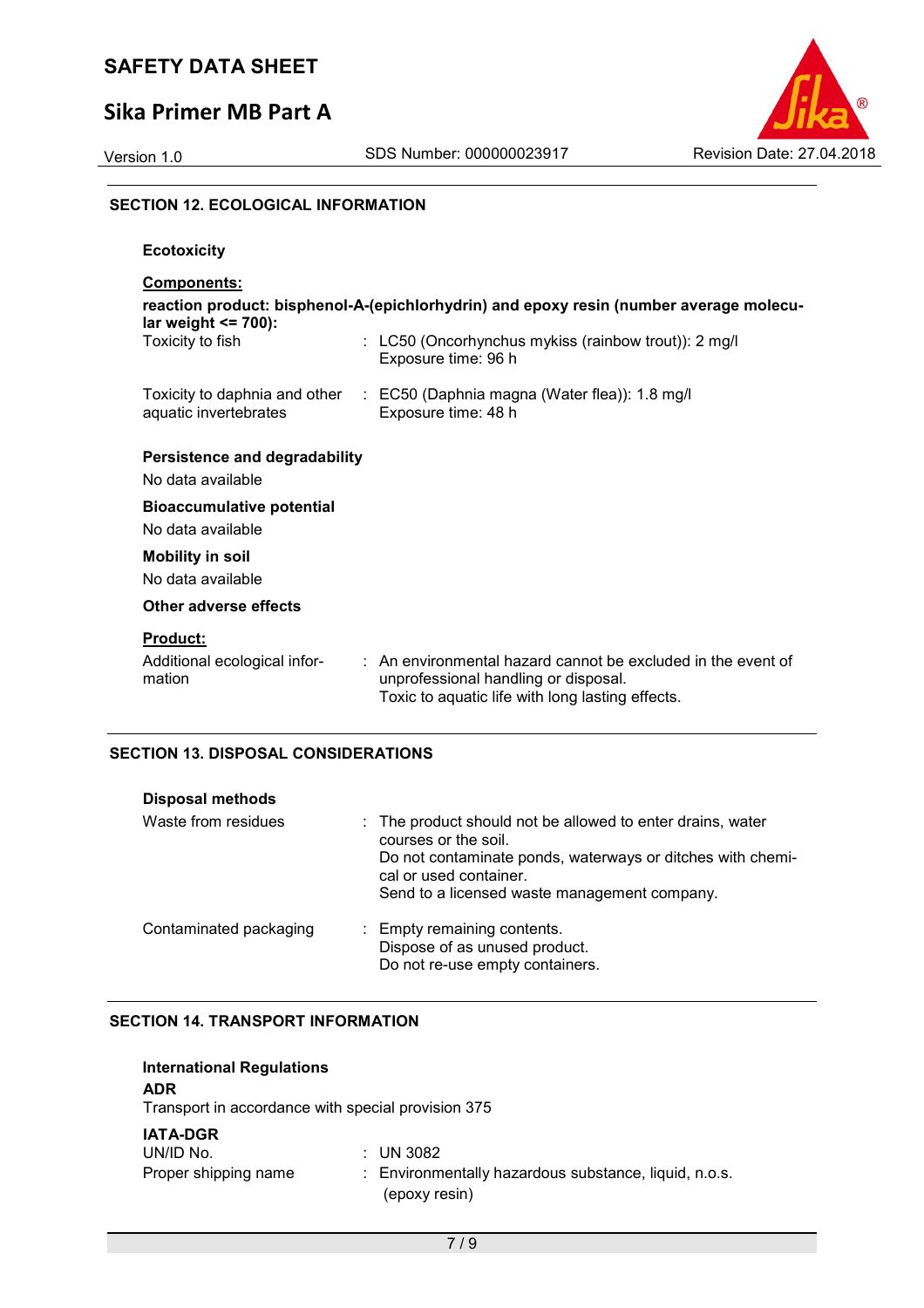# **Sika Primer MB Part A**



| Version 1.0                                                      | SDS Number: 000000023917                                                  | Revision Date: 27.04.2018 |
|------------------------------------------------------------------|---------------------------------------------------------------------------|---------------------------|
|                                                                  |                                                                           |                           |
| Class                                                            | $\therefore$ 9                                                            |                           |
| Packing group                                                    | : III                                                                     |                           |
| Labels                                                           | :9                                                                        |                           |
| Packing instruction (cargo<br>aircraft)                          | $\therefore$ 964                                                          |                           |
| Packing instruction (passen-<br>ger aircraft)<br><b>IATA-DGR</b> | .964                                                                      |                           |
| Transport in accordance with special regulation A 197            |                                                                           |                           |
| <b>IMDG-Code</b>                                                 |                                                                           |                           |
| UN number                                                        | $\therefore$ UN 3082                                                      |                           |
| Proper shipping name                                             | : ENVIRONMENTALLY HAZARDOUS SUBSTANCE, LIQUID,<br>N.O.S.<br>(epoxy resin) |                           |
| Class                                                            | 9<br>÷                                                                    |                           |
| Packing group                                                    | : III                                                                     |                           |
| Labels                                                           | 9                                                                         |                           |
| EmS Code                                                         | $:$ F-A, S-F                                                              |                           |
| Marine pollutant                                                 | : yes                                                                     |                           |
| <b>IMDG-Code</b>                                                 |                                                                           |                           |
| Transport in accordance with 2.10.2.7 of the IMDG-Code           |                                                                           |                           |
|                                                                  | Transport in bulk according to Annex II of MARPOL 73/78 and the IBC Code  |                           |
| Not applicable for product as supplied.                          |                                                                           |                           |
|                                                                  |                                                                           |                           |

#### **National Regulations**

| <b>ADG</b>           |                                                                           |
|----------------------|---------------------------------------------------------------------------|
| UN number            | $:$ UN 3082                                                               |
| Proper shipping name | : ENVIRONMENTALLY HAZARDOUS SUBSTANCE, LIQUID,<br>N.O.S.<br>(epoxy resin) |
| Class                | : 9                                                                       |
| Packing group        | : III                                                                     |
| Labels               | : 9                                                                       |
| Hazchem Code         | : ∙3Z                                                                     |
|                      |                                                                           |

#### **SECTION 15. REGULATORY INFORMATION**

#### **Safety, health and environmental regulations/legislation specific for the substance or mixture**

| Standard for the Uniform<br>Schedule 5<br>Scheduling of Medicines and<br>Poisons               |  |                                                                                                                                                                      |
|------------------------------------------------------------------------------------------------|--|----------------------------------------------------------------------------------------------------------------------------------------------------------------------|
| International Chemical Weapons Convention (CWC)<br>Schedules of Toxic Chemicals and Precursors |  | Not applicable                                                                                                                                                       |
| <b>Prohibition/Licensing Requirements</b>                                                      |  | There is no applicable prohibition or<br>notification/licensing requirements,<br>including for carcinogens under<br>Commonwealth, State or Territory<br>legislation. |